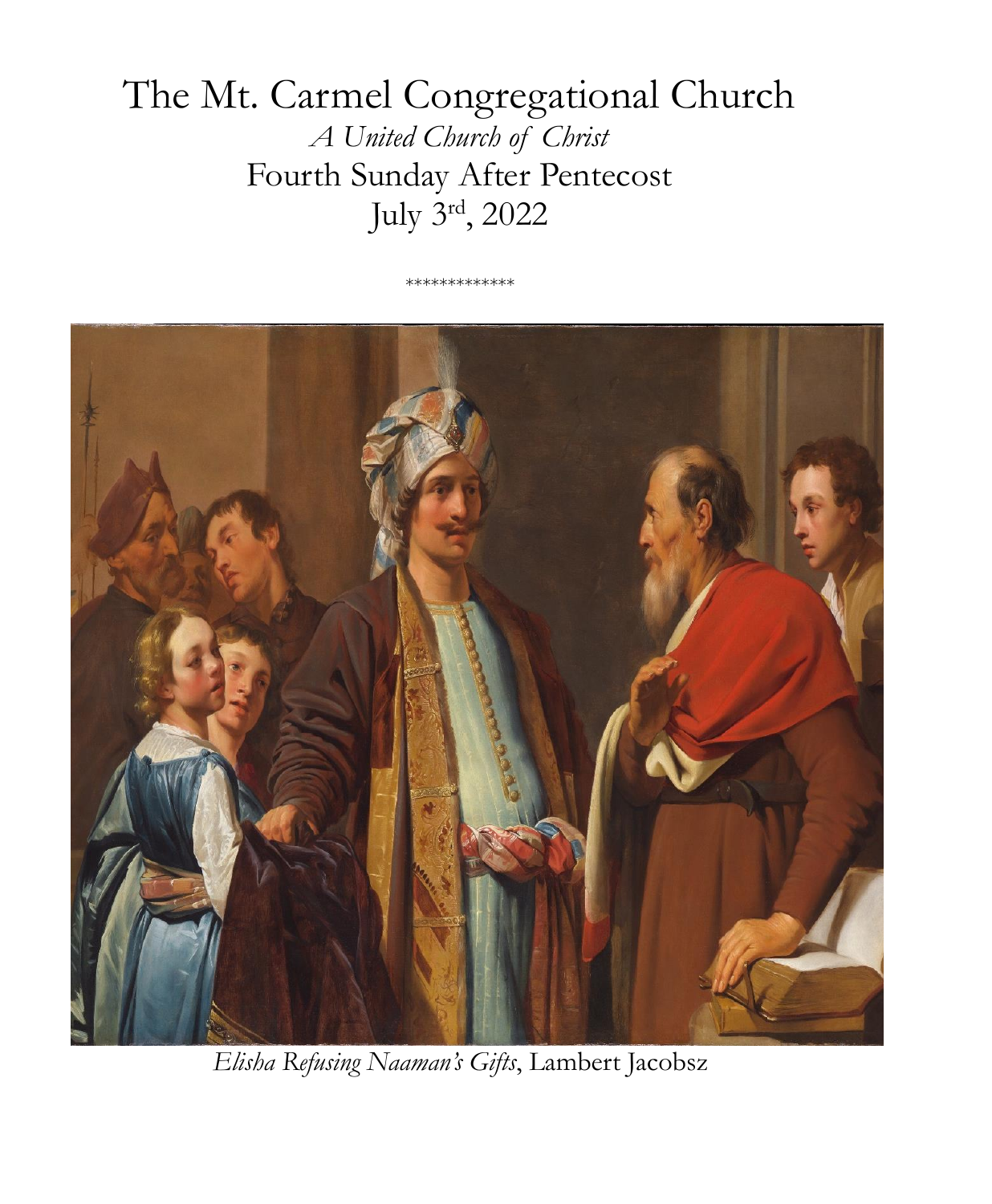### **Call to Worship**

| Leader: | O God, open us to the powerful winds of your Spirit.    |          |  |
|---------|---------------------------------------------------------|----------|--|
| People: | Open our eyes to the wonders of your creation.          |          |  |
| Leader: | Open our nostrils to the smells of life.                |          |  |
| People: | Open our ears to the words of justice and truth.        |          |  |
| Leader: | Open our mouths to the taste of freedom and love.       |          |  |
| People: | Open our arms to the touch of our sisters and brothers. |          |  |
| $*Hymn$ | "We Yearn, O Christ, for Wholeness"                     | NCH #179 |  |
|         |                                                         |          |  |

### **Greeting**

L: May the grace of our Lord Jesus Christ, the love of God, and the fellowship of the Holy Spirit be with you all. **P:** *And also with you.*

### **The Call to Confession**

### **Unison Prayer of Confession**

We give thanks, merciful God, that in Christ you seek to unite all things in heaven and in earth, and to reconcile all people to one another and to you. Yes, we confess that the new creation is not yet complete in us, and that we feel everywhere the barriers that separate humankind. Forgive us, and fill us with your Spirit of oneness. Reveal to us those places where pride and selfishness rebuild the walls once torn down in Christ; through the power of your Spirit. Amen.

### **Assurance of God's Grace**

**\*Hymn of Thanks** The Gloria Patri NCH #759 *Glory be to the Father, and to the Son, and to the Holy Ghost. As it was in the beginning, is now and ever shall be -world without end. Amen.*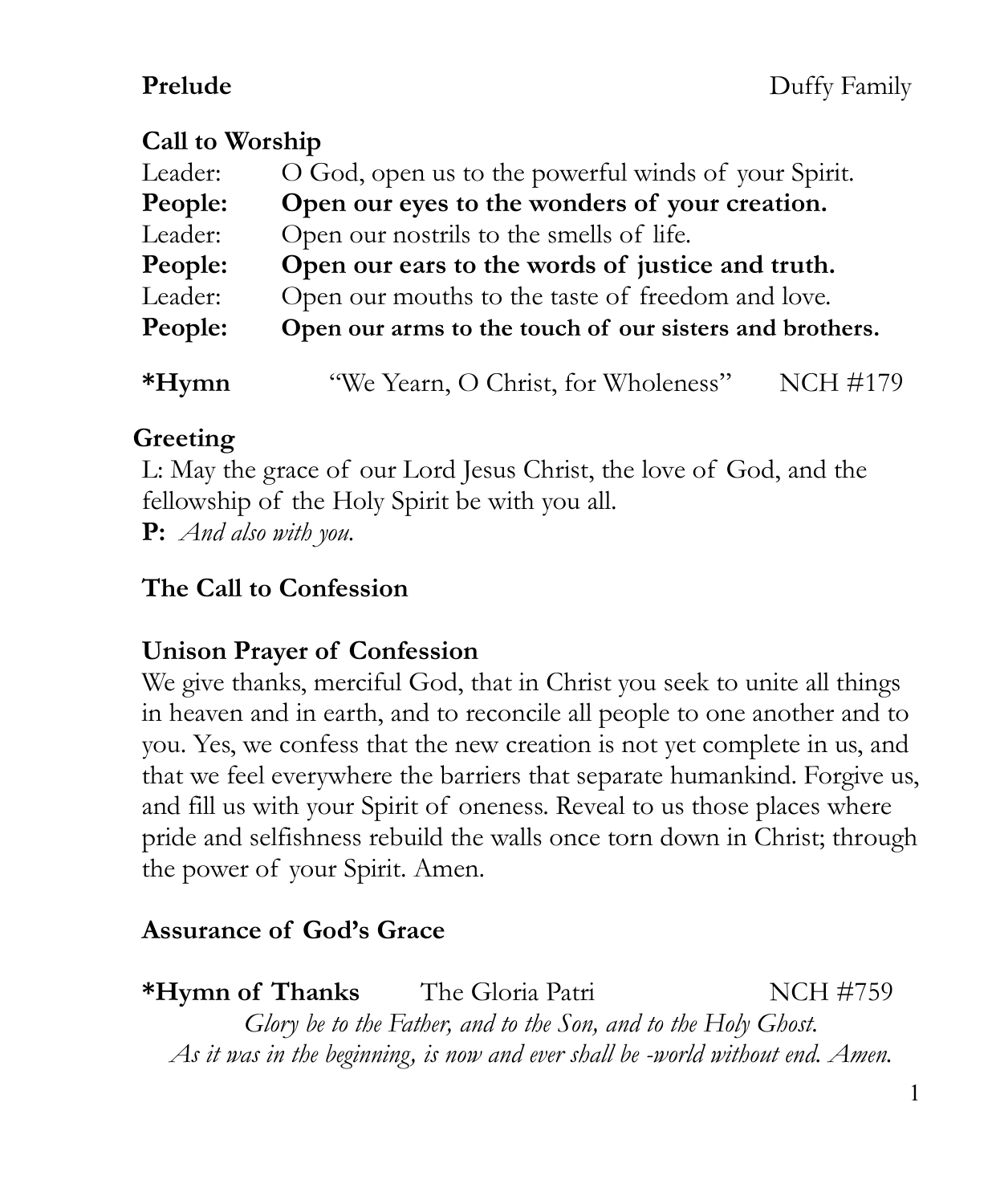### **A SERVICE OF THE WORD**

### **The Collect for the Fourth Sunday After Pentecost**

Most Holy God, we await the touch of your Spirit with eagerness. We ask that you enter the lives of each one of us today, refreshing and renewing and healing us with the power of your loving Spirit, that we may live with purpose and enthusiasm and courage after the manner of Jesus, who was truly whole. Amen.

| The First Lesson: | 2 Kings 5: 1-14                     |               |
|-------------------|-------------------------------------|---------------|
|                   | Pew Bible Page 336 (Old Testament)  |               |
| <b>P</b> salter   | Psalm 30                            |               |
|                   | Pew Bible Page 505 (Old Testament)  |               |
| The Gospel:       | Luke 10: 1-11, 16-20                |               |
|                   | Pew Bible Page 71 (New Testament)   |               |
| $*Hymn$           | "How Beautiful, Our Spacious Skies" | NCH #594      |
| Sermon            | "Independence and Interdependence"  | Rev. Robinson |

### **\*Affirmation of Faith Apostles Creed**

I believe in God, the Father almighty, maker of heaven and earth, And in Jesus Christ, his only Son, our Lord, who was conceived by the Holy Spirit, born of the Virgin Mary, suffered under Pontius Pilate, was crucified, died and was buried; he descended into hell; on the third day he rose again from the dead; he ascended into heaven, and is seated at the right hand of God the Father almighty, from there he will come to judge the living and the dead. I believe in the Holy Spirit, the holy catholic Church, the communion of saints, the forgiveness of sins, the resurrection of the body, and life everlasting. Amen.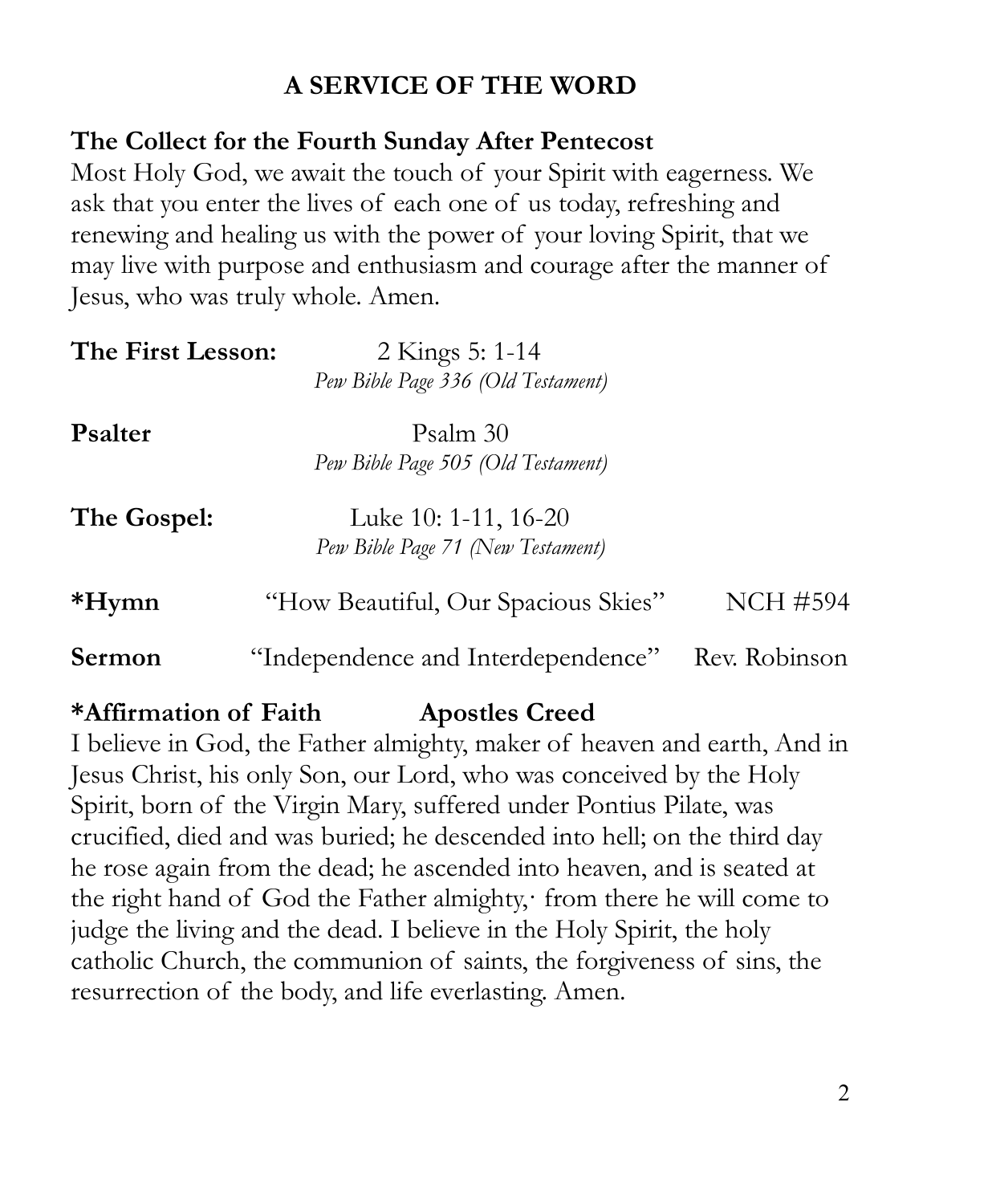### **A SERVICE OF OFFERING**

#### **The Joys and Concerns of the Parish Family**

Please remember the following persons in your prayers: Patrick Hull; Debbie Sermon; Nancy Poland, Anne and Elton Smith; Peter Bronson; George Talmadge; Martha Buller; Joan Copeland; Amos Hewitt; Beverly Dean; Rhonda Pruzinsky; Gilbert Spencer; Ron Vanacore; Kathy Willey; Dot Ruest; and Bobbie Warfield. We offer prayers to all caregivers, and for all those who give their time in the service of others. We pray for all those who suffer with depression and anxiety. Finally, we continue to pray for all those in the Ukraine, for the community of Uvalde, for anyone whose life has been impacted by Covid 19, and for all those grieving for loved ones.

#### **Call to Offering**

**\*The Doxology**

*Praise God from whom all blessings flow - Praise him all creatures here below ; Praise him above, ye heavenly host, Praise Father, Son, and Holy Ghost. Amen.*

#### **\*Prayer of Dedication**

| $*Hvmn$ | "Draw Us in the Spirit's Tether" | NCH #337 |
|---------|----------------------------------|----------|
|---------|----------------------------------|----------|

#### **A SERVICE OF THE SACRAMENT**

#### **Invitation to Communion**

3

**Offertory** Duffy Family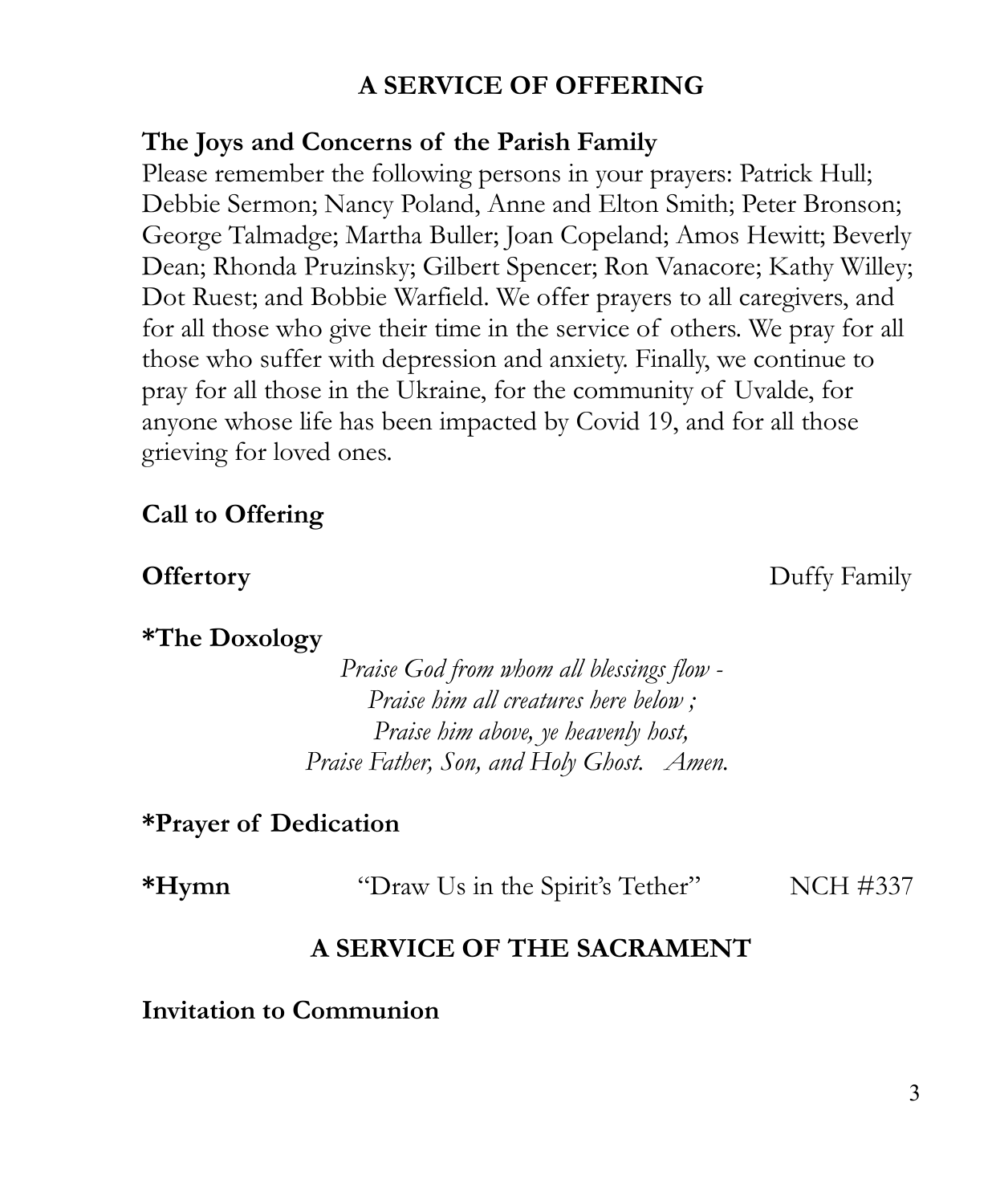### **THE EUCHARISTIC PRAYER**

### **The Sursum Corda**

- **<sup>L</sup>:** The Lord Be With You.
- **P: And with your Spirit.**
- **L:** Lift Up your Hearts.
- **P: We lift them up to the Lord.**
- **L:** Let Us Give Thanks unto the Lord, our God
- **P: It is right to give God Thanks and praise**

**Sanctus** "Holy, Holy, Holy" NCH #793

### **The Consecration of the Elements**

### **The Lord's Prayer**

Our Father, who art in Heaven: hallowed be thy name. Thy kingdom come, thy will be done on earth as it is in Heaven. Give us this day our daily bread. And forgive us our trespasses as we forgive those who trespass against us. And lead us not into temptation but deliver us from evil. For thine is the kingdom and the power and the glory for ever and ever. Amen.

### **Sharing of the Elements**

## **THE PRAYER OF THANKSGIVING (unison)**

God of new life, with joy we have received this sacrament of bread and wine, giving you thanks for Jesus Christ, our peace and our hope. Unite your church throughout the world in continuing Christ's ministry of love and servanthood, that your name may be praised in all the earth. Amen.

| *Hymn | "This Is My Song" | <b>NCH #591</b> |
|-------|-------------------|-----------------|
|       |                   |                 |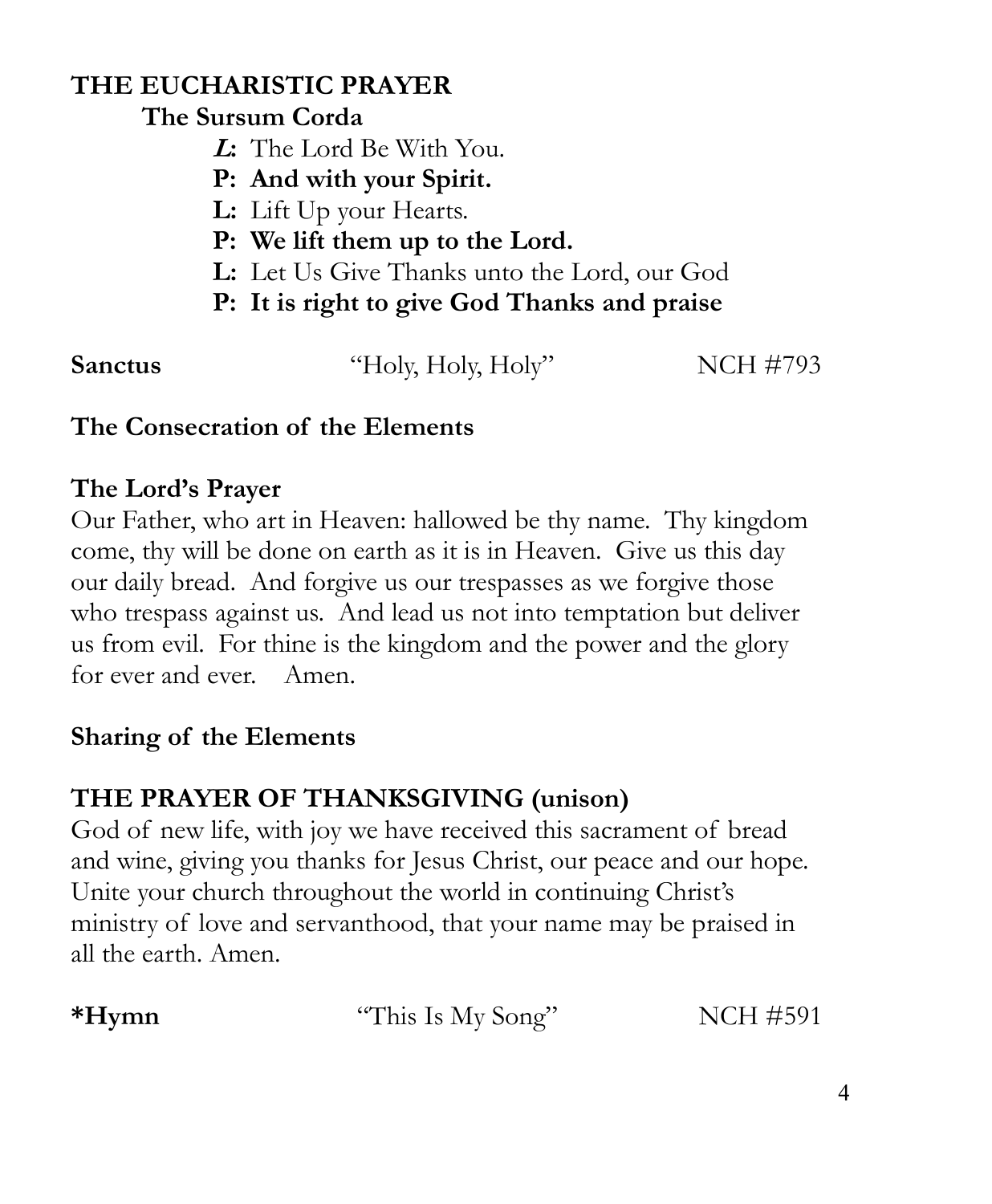**Postlude** Duffy Family

*xxxxxxxxxxxxxxxxxxxxxxxxxxxxxxxxxxx*

*As a community of faith, gathered in Christ's love, we strive to support one another in hearing the Word, living the Word, and sharing the Word.*

### **JULY WORSHIP: A LOOK AHEAD**

*Please join every Sunday at 10am for service!*

**July 10th, 2022 Fifth Sunday After Pentecost Scripture**: Psalm 25: 1-10 Luke 10: 25-37 **Sermon**: "Who Is My Neighbor?"

**July 17th, 2022 Sixth Sunday After Pentecost Scripture**: Genesis 18: 1-10 Psalm 15 Luke 10: 38-42 **Sermon**: "Word and Work"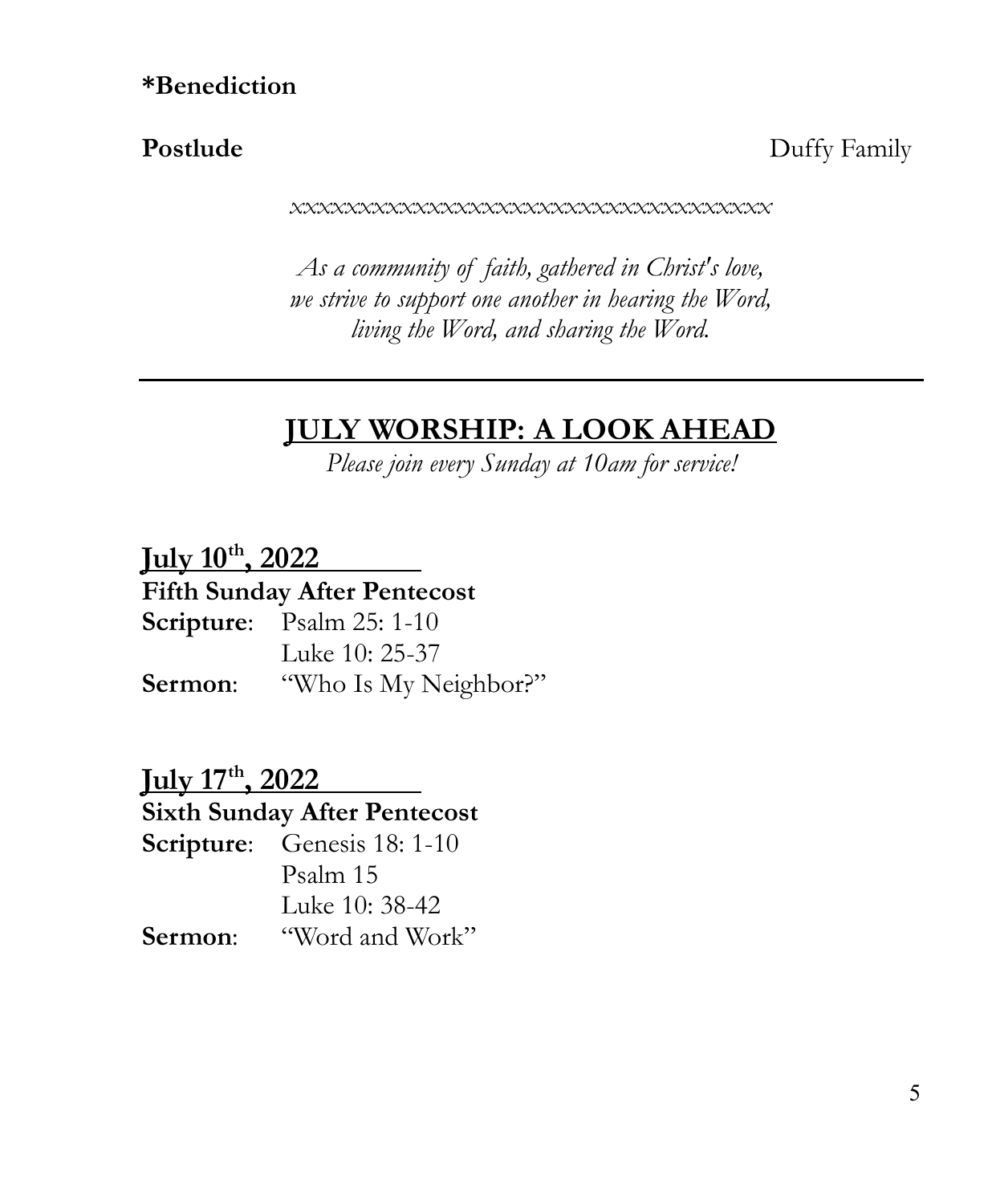### **ANNOUNCEMENTS**

**Please join us Sunday, July 31st, as we celebrate Olivia's short time with us and wish her well in her future endeavors! If you would like to bring an item to share, please contact Aren in the office. For any other inquiries, please contact Bev Jurkiewicz or Debbie Wooley.**

**We have been sending out a weekly reminder email on Thursdays with important information and announcements. However, it has come to our attention that some members of the congregation have not been receiving these emails. If you are not receiving the emails, please contact the office by email at [office@mccucc.com](mailto:office@mccucc.com) or by phone at (203) 248-7408 so we can resolve this issue.** 

**Donations for the Food Bank are still needed if you are able to contribute. Non-perishable items such as canned beef stew, hearty soups, canned fish, peanut butter, mac and cheese packages, and oatmeal would be greatly appreciated.**

**We are looking for Volunteers for Coffee Hour. If you are interested, please contact Aren in the office, or use the sign-up sheet now located near the main entrance to the Parish House.**

**Looking to get involved? There are several Committee Openings for Deacons (2 openings), Faith Formation (3 openings), and Music (3 openings)! If you would like to try out a committee (attend a meeting with no obligations), please contact the office and Aren will put you in touch with the committee chair!**